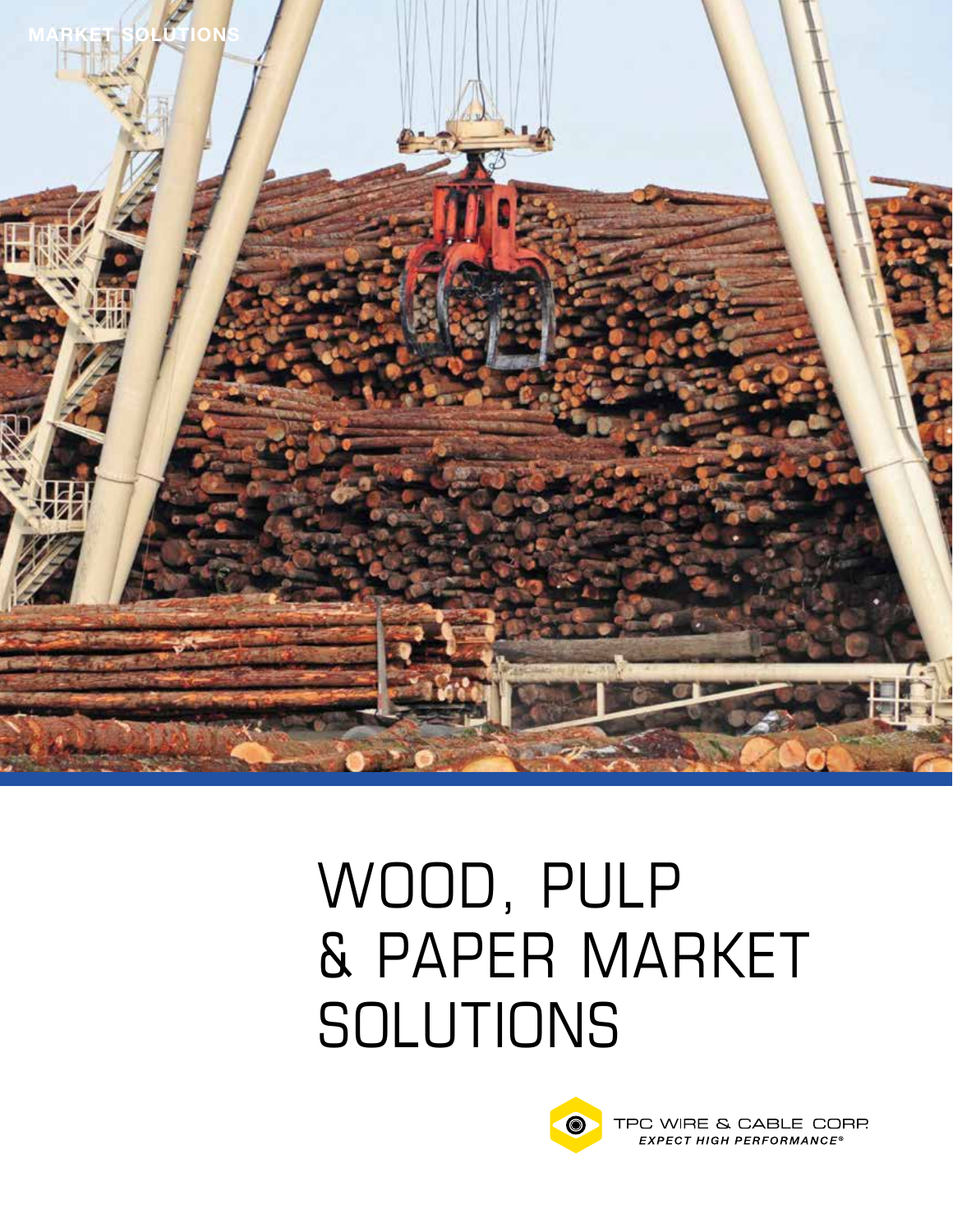## Wood, Pulp & Paper Market Solutions

TPC Wire & Cable Corp. is a leading supplier of high-performance wire, cable, connectors, and assemblies designed and engineered to withstand harsh industrial environments. We know how critical it is that your cables and connectors be able to survive abuse from caustic chemicals, extreme temperatures, continuous flexing, impact, and abrasion. Our products solve the most difficult application problems to outlast ordinary cable, reducing your downtime, labor, and overall costs.



## LET TPC DO THE WORK.

## Get your cables connectorized & ready to install.

TPC has nearly 40 years of experience building high-quality assemblies. Our knowledge combined with our state-of-the-art design and assembly center allows us to provide the high-performance assemblies you demand. From molded assemblies and military connectors to rectangular connectors and heavy-duty locking connectors, TPC's assembly products stand the test of time, saving you the hassle and expense associated with unplanned downtime.

"We have now installed close to 4,000 feet of this cable while experiencing zero failures."

**The Committee of the Committee of the Committee of the Committee of the Committee of the Committee of the Committee** 

## **Testimonial**

#### Al Plybon, E&I Planner

One of the first products I made use of in the mill was TPC's 3/16 Super-Trex® Ultra-Gard® portable cable used to power LED lights on one of our roadways. Regular SO cord would always become dry rotted and crack, causing the light to become inoperable. I have not experienced this problem with the Super-Trex<sup>®</sup> cable. It was installed late 2010 and looks just as good as the day it was installed. The mill also experienced some failures with armored cable runs and so decided to give TPC's 6/4 Super-Trex® a trial run in October 2011. We have now installed close to 4,000 feet of this cable while experiencing zero failures. The cable's chemical resistance and tough jacket lends itself to longer cable life, reducing unscheduled downtime which results in better runtime and cost savings.

The electrical department recently implemented a plan to replace our current store stock THHN wire with TPC's Chem-Gard® 200ºC product. Our environment consists of humidity, heat, and chemicals. The Chem-Gard® product excels in each of these environments and allows for one type of product to be used throughout the site. In the long run, this will allow us to reduce repairs, replacements, and unscheduled downtime. The mill will also install a custom cable by end of year to provide power to the high bay lighting, which has been re-worked twice since installation. TPC's molded silicone cord sets should put an end to this once and for all.

The mill currently stocks close to 55 of TPC's offerings and is completely satisfied with the products.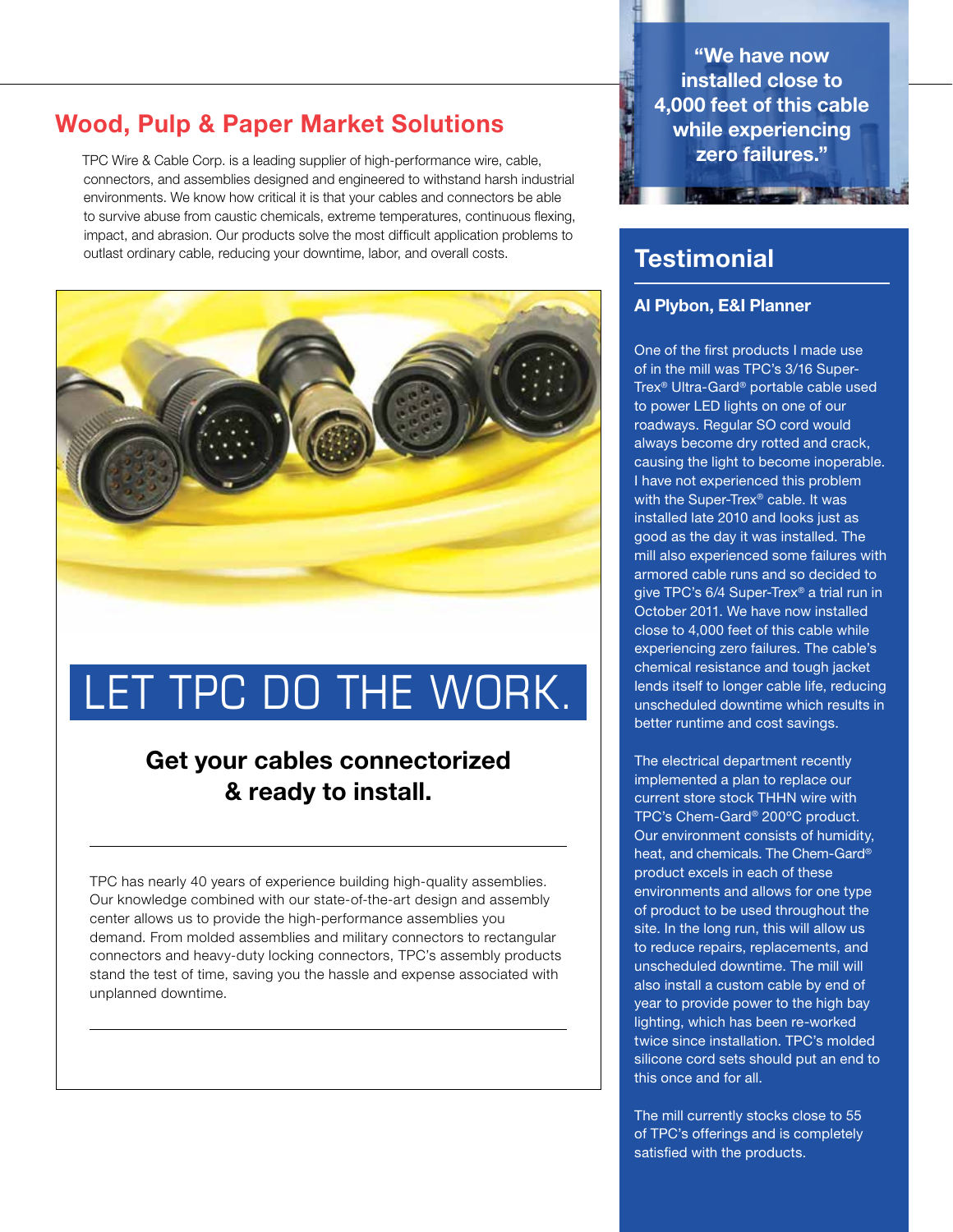## TPC Solves Problems In Wood, Pulp & Paper Applications

| <b>AREA</b>               | <b>APPLICATION</b>               | <b>TPC PRODUCTS</b>                                                                                                                                                                                                                           |  |  |
|---------------------------|----------------------------------|-----------------------------------------------------------------------------------------------------------------------------------------------------------------------------------------------------------------------------------------------|--|--|
| <b>Utilities</b>          | <b>Aeration Ponds</b>            | Super-Trex® Type W/Type TC Portable Power & Automation Cable<br>$\bullet$                                                                                                                                                                     |  |  |
|                           | <b>Soot Blowers</b>              | Trex-Onics <sup>®</sup> Soot Blower Cable Assemblies<br>$\bullet$<br>16 AWG Quick-Connect™                                                                                                                                                    |  |  |
|                           | <b>Turbine Operations</b>        | Linear Variable Displacement Transducer (LVDT) Assemblies<br>$\bullet$<br>(cable going to sensor)                                                                                                                                             |  |  |
|                           | <b>Port Rodder Controls</b>      | Chem-Gard® 200 Single Conductor Cable<br>$\bullet$                                                                                                                                                                                            |  |  |
|                           | <b>Black Liquor Guns</b>         | Thermo-Trex® 2800 Cable<br>$\bullet$                                                                                                                                                                                                          |  |  |
|                           | <b>Cameras</b>                   | Chem-Gard® 200°C CAT6 Ethernet Cable<br>$\bullet$                                                                                                                                                                                             |  |  |
| <b>Wood Yard</b>          | Log Cranes                       | Super-Trex® Heavy-Duty High Flex Crane Cable<br>$\bullet$<br><b>DIN Connectors</b><br>$\bullet$<br>Quick-Connects <sup>™</sup><br>$\bullet$<br>Trex-Onics <sup>®</sup> Flat Festoon Cable<br>$\bullet$                                        |  |  |
|                           | <b>Stacker / Reclaimer</b>       | Super-Trex® Reduced Diameter Control Cable<br>٠<br>Super-Trex® VFD Shielded Power Cable<br>$\bullet$                                                                                                                                          |  |  |
|                           | <b>Chipper / Debarker</b>        | Super-Trex® and Trex-Onics® VFD Shielded Power Cable<br>$\bullet$                                                                                                                                                                             |  |  |
|                           | <b>Chip Screen Shaker Motors</b> | Super-Trex <sup>®</sup> Triple-Gard <sup>®</sup> Yellow/Black Portable Cord<br>$\bullet$                                                                                                                                                      |  |  |
| <b>Saw Mill</b>           | Panograph                        | Trex-Onics <sup>®</sup> Overall Shielded Continuous Flex Multi-Conductor Cable<br>$\bullet$<br>Trex-Onics <sup>®</sup> Individually Shielded Multi-Pair Control Cable<br>$\bullet$<br>Super-Trex® Reduced Diameter Control Cable<br>$\bullet$ |  |  |
|                           | <b>Transfer Car</b>              | Super-Trex <sup>®</sup> Ultra-Gard Portable Cords (Type TC-ER Rated)<br>٠                                                                                                                                                                     |  |  |
|                           | <b>Truck Loader</b>              | Aluminum Pendant Box<br>$\bullet$                                                                                                                                                                                                             |  |  |
|                           | <b>Lime Kiln</b>                 | Chem-Gard® 200 Multi-Conductor Cable<br>٠                                                                                                                                                                                                     |  |  |
| <b>Pulp Mill</b>          | <b>Digester</b>                  | Chem-Gard® 200 Single or Multi-Conductor Cable<br>$\bullet$                                                                                                                                                                                   |  |  |
|                           | <b>Valve Controls</b>            | DIN Plugs / Quick-Connects <sup>™</sup><br>$\bullet$                                                                                                                                                                                          |  |  |
|                           | <b>Hood Lighting</b>             | Chem-Gard® 200 Single Conductor Cable<br>$\bullet$<br>Thermo-Trex® 500-Plus Silicone Cable<br>$\bullet$                                                                                                                                       |  |  |
|                           | <b>Head Chest</b>                | Chem-Gard® 200 Multi-Conductor Cable<br>٠                                                                                                                                                                                                     |  |  |
| Paper                     | <b>Paper Break Sensor</b>        | Chem-Gard® 200 Individually Shielded Pairs<br>$\bullet$                                                                                                                                                                                       |  |  |
| <b>Machine</b>            | Winder                           | Retractile Quick-Connect <sup>™</sup><br>$\bullet$                                                                                                                                                                                            |  |  |
|                           | <b>Head Checker</b>              | Trex-Onics <sup>®</sup> Overall Shielded Continuous Flex Multi-Conductor Cable<br>$\bullet$                                                                                                                                                   |  |  |
|                           | <b>Dryers</b>                    | Chem-Gard® 200 Single Conductor Cable<br>$\bullet$                                                                                                                                                                                            |  |  |
|                           | <b>Overhead Crane Controls</b>   | Aluminum Pendant Box Assembly<br>$\bullet$                                                                                                                                                                                                    |  |  |
| Packaging                 | Wrapper                          | Super-Trex® Multi-Conductor P&R Cable<br>$\bullet$                                                                                                                                                                                            |  |  |
|                           | <b>Conveyer</b>                  | Super-Trex® and Trex-Onics® VFD Shielded Power Cable<br>$\bullet$                                                                                                                                                                             |  |  |
|                           | <b>Wrap Line Operations</b>      | Industrial Ethernet Cable Assemblies - CAT6A, CAT7A<br>$\bullet$                                                                                                                                                                              |  |  |
|                           | <b>Packaging Equipment</b>       | OEM Replacement Assemblies - Trex-Onics® Servo Motor<br>$\bullet$<br>Cable, Trex-Onics® High-Flex Encoder Cable                                                                                                                               |  |  |
| Outage<br><b>Planning</b> |                                  | Super-Trex® Extension Cords<br>$\bullet$<br>Super-Trex <sup>®</sup> Welding Cable/Power Assemblies<br>$\bullet$<br>Power-Trex <sup>®</sup> Temporary Power Solutions                                                                          |  |  |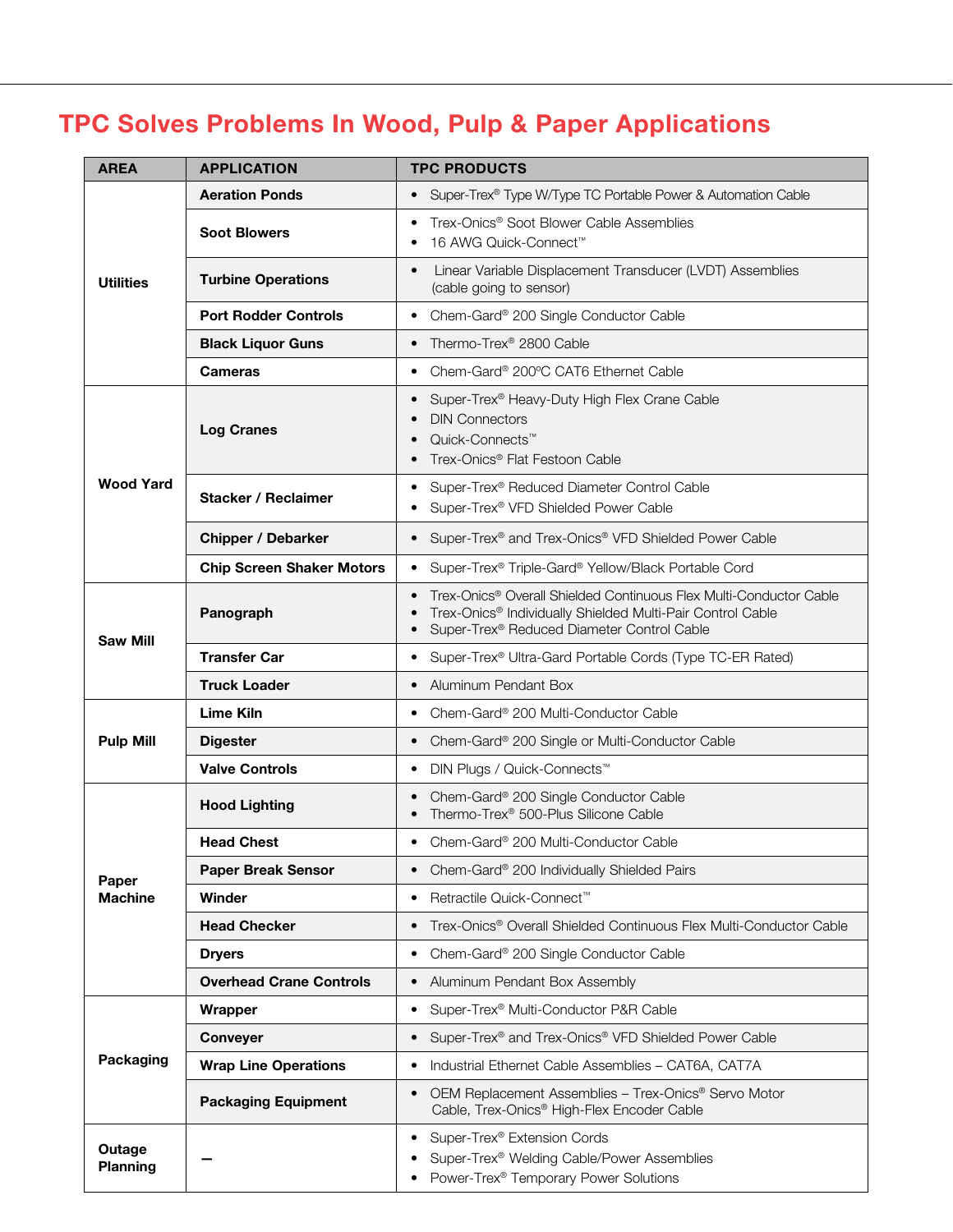

• 600 Volt • Max Conductor Temperature 105°C • IP67 Rated • IP68 Rated

Originally designed to meet the need for a longer-lasting OEM replacement, TPC's Trex-Onics® Sootblower Cable is equipped to survive the harsh industrial environments where boilers and furnaces are found. The cable is uniquely engineered to be light in weight and resistant to abrasion, heat, and moisture ideal properties for the long retractable soot blower application.

#### Features & Benefits

- Ambidextrous Fits left and right-hand orientations, leaving only one part number to be managed and simplifying inventory control and spend
- Molded Plugs Designed for ease of installation, offers a secure connection and protection against the environment
- Light, Durable Material 30% lighter than the competition, creates a smaller, tighter coil and eliminates the need to align coils during installation
- Ultra-Smooth Jacket Allows the cable to slide gently along the soot blower guide wire, providing a high degree of abrasion resistance
- Insulation 105°C insulation and jacket material provides heat resistance
- Construction Molded assembly and cable construction resists moisture
- Options Also available with 2 ft. leads on both ends



Trex-Onics<sup>®</sup> Sootblower Cable mates with TPC's 12 AWG Quick-Connect<sup>™</sup> Cord Set (IP68 Rated) to lengthen a lead and increase reach to the power source.

#### ordering information *(MINIMUM PURCHASE MAY BE REQUIRED IF PRODUCT NOT STOCKED)*

| <b>PART NO.</b> |                       | <b>CORD SIZE</b> | <b>AMPACITY</b> <sup>1</sup> |                          | <b>RETRACTED TO EXTENDED</b> |
|-----------------|-----------------------|------------------|------------------------------|--------------------------|------------------------------|
| <b>STANDARD</b> | <b>EXTENDED LEADS</b> | AWG/COND.        |                              | <b>NOMINAL O.D. (IN)</b> | <b>COIL LENGTH (FT)</b>      |
| 604416          | Custom                | 14/4             | 20                           | 0.365                    | $2$ to 16                    |
| 604425          | 604425-24             | 14/4             | 20                           | 0.365                    | $2$ to $25$                  |
| 604445          | 604445-24             | 14/4             | 20                           | 0.365                    | 3 to 45                      |
| 604456          | 604456-24             | 14/4             | 20                           | 0.365                    | 4.5 to 56                    |

*NOTES: (1) NEC 2014 Table 310.15(B)(16); Ambient Temperature 30°C; not more than 3 current carrying conductors.*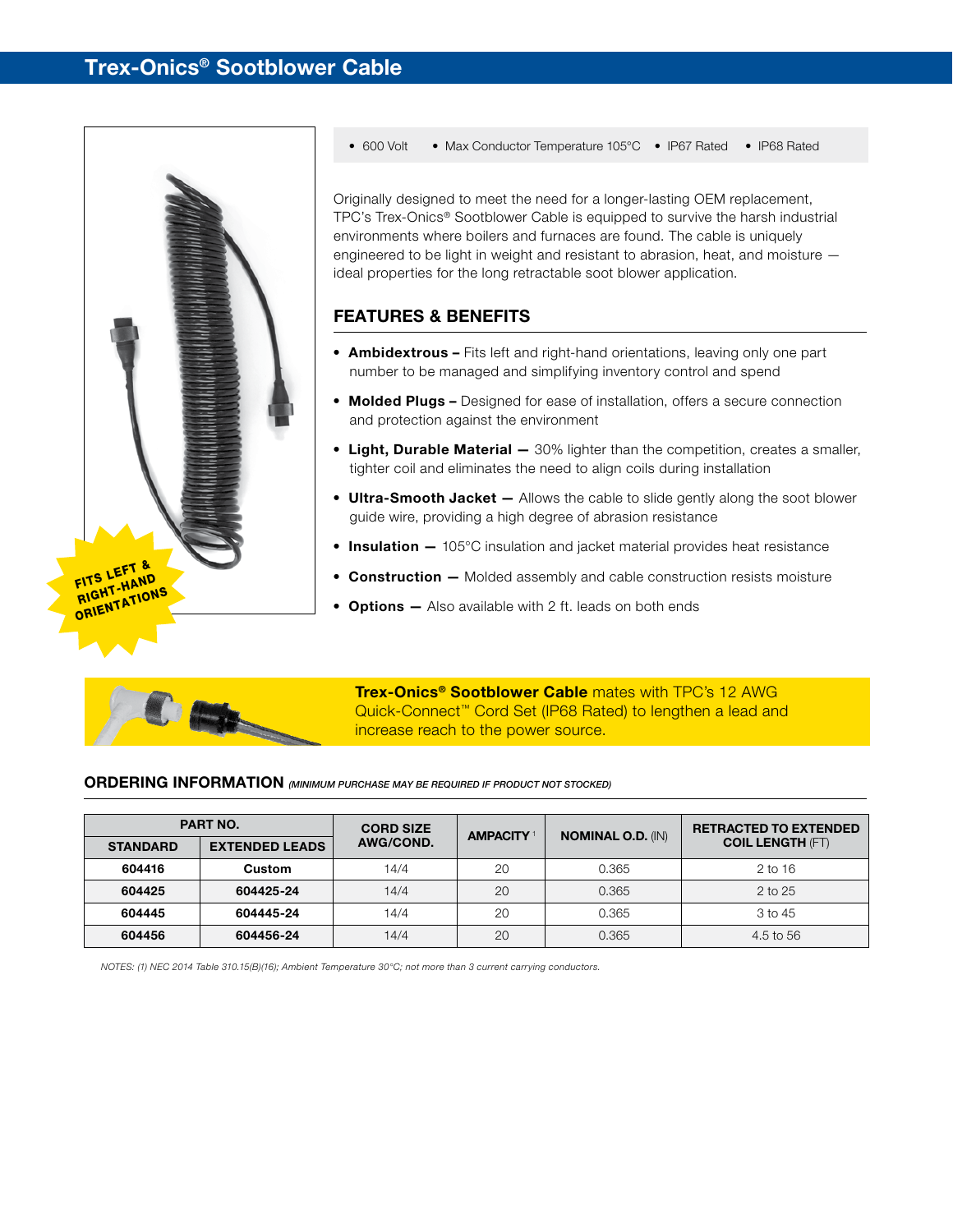## Paper Mill Saves \$109,000, Boosts Production by 813 Hours

#### Problem:

One of the world's leading makers of tissue, pulp, paper, packaging, and building products was frustrated by the need to replace soot blower cables every 2-3 days on 2 units at its flagship paper mill due to unacceptable wear and tear of the OEM product. The corrosive environment routinely destroyed the rubber jacketing of the cable. In addition, the cable was so heavy that it quickly sawed through itself due to continuous movement against the guide wire. For each instance of failure, the cost to replace the cable was \$404 in parts and labor plus 3 hours of downtime — leading to extraordinarily high and unnecessary costs, not to mention hassle, every few days.

#### SOLUTION:

The TPC representative suggested Trex-Onics<sup>®</sup> Sootblower Cable for the long retractable soot blower application. Compatible with Diamond Power, Clyde Bergemann, and BEI blowers, TPC's product is uniquely designed as a lightweight and abrasion, heat, and moisture-resistant retractile cable with an operating temperature range of -40°C to 105°C. Molded plugs offer a secure, easy-to-install connection and protect against the environment. The material is 30% lighter than the OEM cable, resulting in a smaller, tighter coil that is easier to manage and which simplifies installation. The ultra-smooth jacket resists abrasion as it slides gently along the soot blower guide wire.

#### Result:

After an 18-month period, it was confirmed by the customer that TPC's Trex-Onics® Sootblower Cable had yet to fail, never requiring repair or replacement for an entire year and a half and counting! The customer's total expense for the solution was \$1,066 in products and labor, which means TPC's solution saved the customer an astonishing \$109,027 and allowed the mill to increase production by 813 hours over the course of a year and a half! An additional benefit was found with inventory control — Whereas OEM coil cords are often sold as "left-hand" or "right-hand" versions, Trex-Onics® Sootblower Cable fits either orientation, creating an ambidextrous solution that leaves just one part number to be managed. Soon after discovering these results at its primary paper mill, the company rolled out a company-wide recommendation that TPC's product be used in all of its mills as a superior replacement for the OEM product.



#### **CURRENT PRODUCT VS. TPC PRODUCT**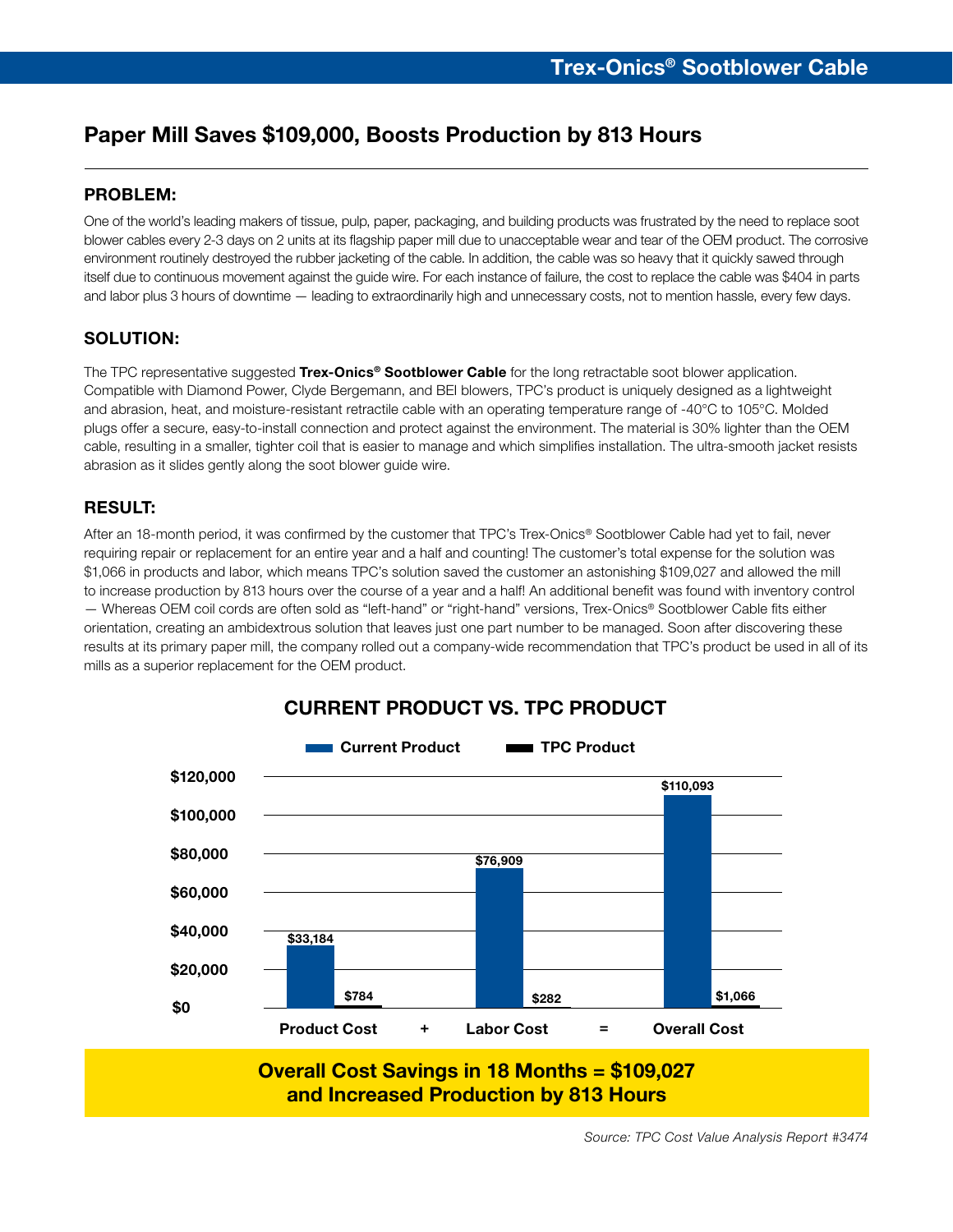### For submersible applications & pond aeration systems



 A superior first line of defense against tearing, abrasion, impact, oil, ozone, and most chemicals, resistant to heat and flame, offers all-weather flexibility

| <b>COLOR CODE</b> |                          |  |  |
|-------------------|--------------------------|--|--|
|                   | <b>BASE COLOR</b>        |  |  |
|                   | Black, White             |  |  |
|                   | Black, White, Red, Green |  |  |

Conductor Color Code # BASE Color 2 | Black, White 3 Black, Red, Green 4 Black, White, Red, Green 5 Black, White, Red, Green, Orange 6 Black, White, Red, Green, Orange, Blue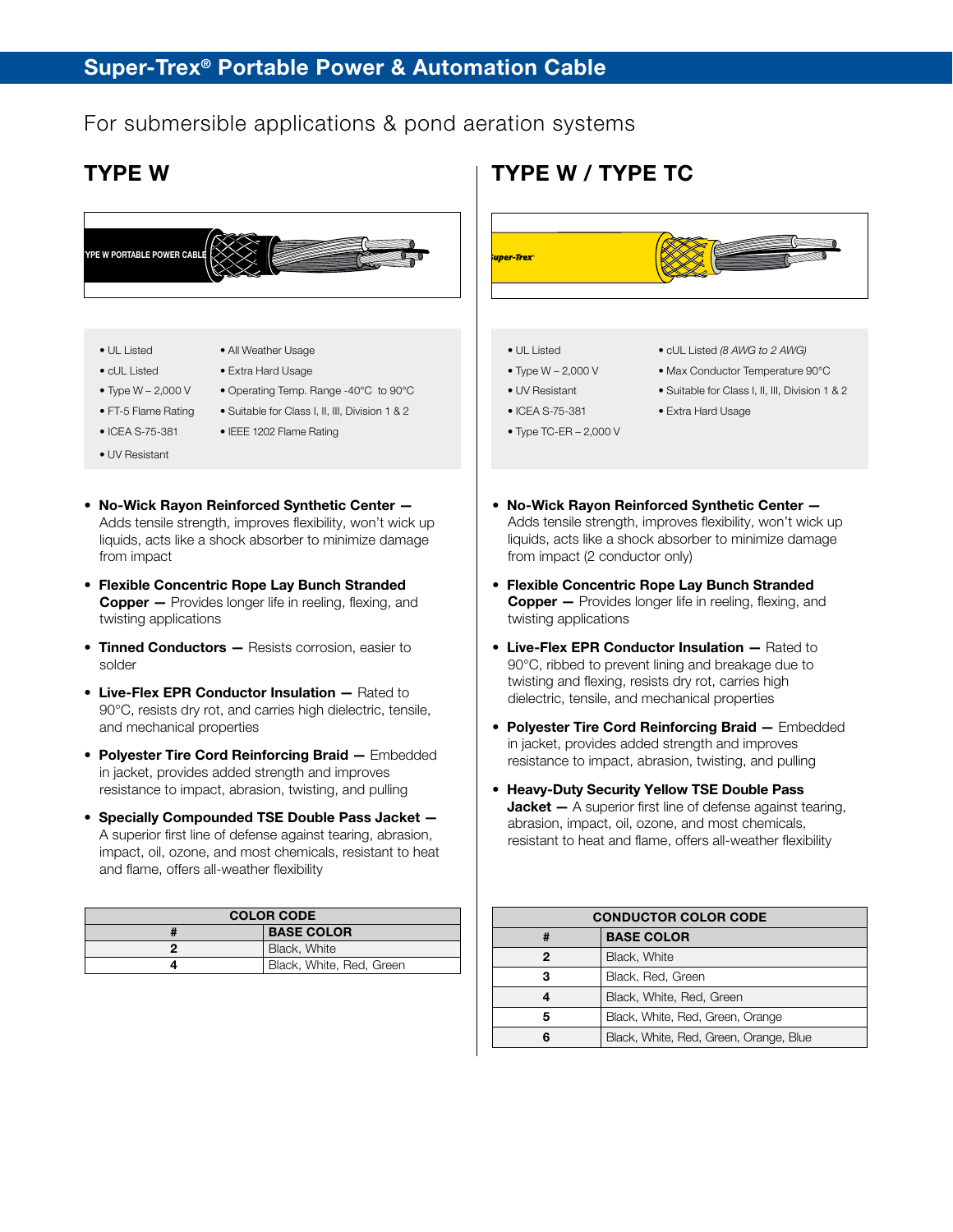## TPC Cable Outlasts Commodity Product 3:1 In Aeration Pond



#### Problem:

One of the world's leading makers of tissue, pulp, paper, packaging, and building products was experiencing routine failure of its aeration pond cable. The customer was using commodity 4/4 power cable on the aerators and noted deterioration from continuous exposure to the chemicals in the caustic pond water and UV light. For each instance of failure, the cost to replace the cable was \$4,320 in parts and labor plus 8 hours of downtime because it's a 2-man job to change out the cable every single time.

#### SOLUTION:

The TPC representative suggested that the customer test 4/4 Super-Trex® Type W/Type TC Portable Power & Automation Cable in one of the pond aeration units. Rated for extra hard usage, the portable power cable offers excellent resistance to abrasion, impact, tearing, and most industrial chemicals. No-wick reinforced synthetic fillers won't wick up liquids, act like a shock absorber when impacted, and a tensile strength. Live-flex ribbed EPR rated 90°C prevents kinking and breakage in twisting and flexing applications, and resists dry rot. The heavy-duty security yellow TSE jacket provides a superior first line defense against abuse from oil, chemicals, ozone, tearing, abrasion, heat, and flame while providing all-weather flexibility.

#### Result:

TPC's 4/4 Super-Trex® Type W/Type TC Portable Power & Automation Cable lasted three times longer than the previous cable, saving the customer \$4,815 in materials and labor and gaining back 16 hours in production time. Imagine the savings and benefits when applied to multiple units!



## **CURRENT PRODUCT VS. TPC PRODUCT**